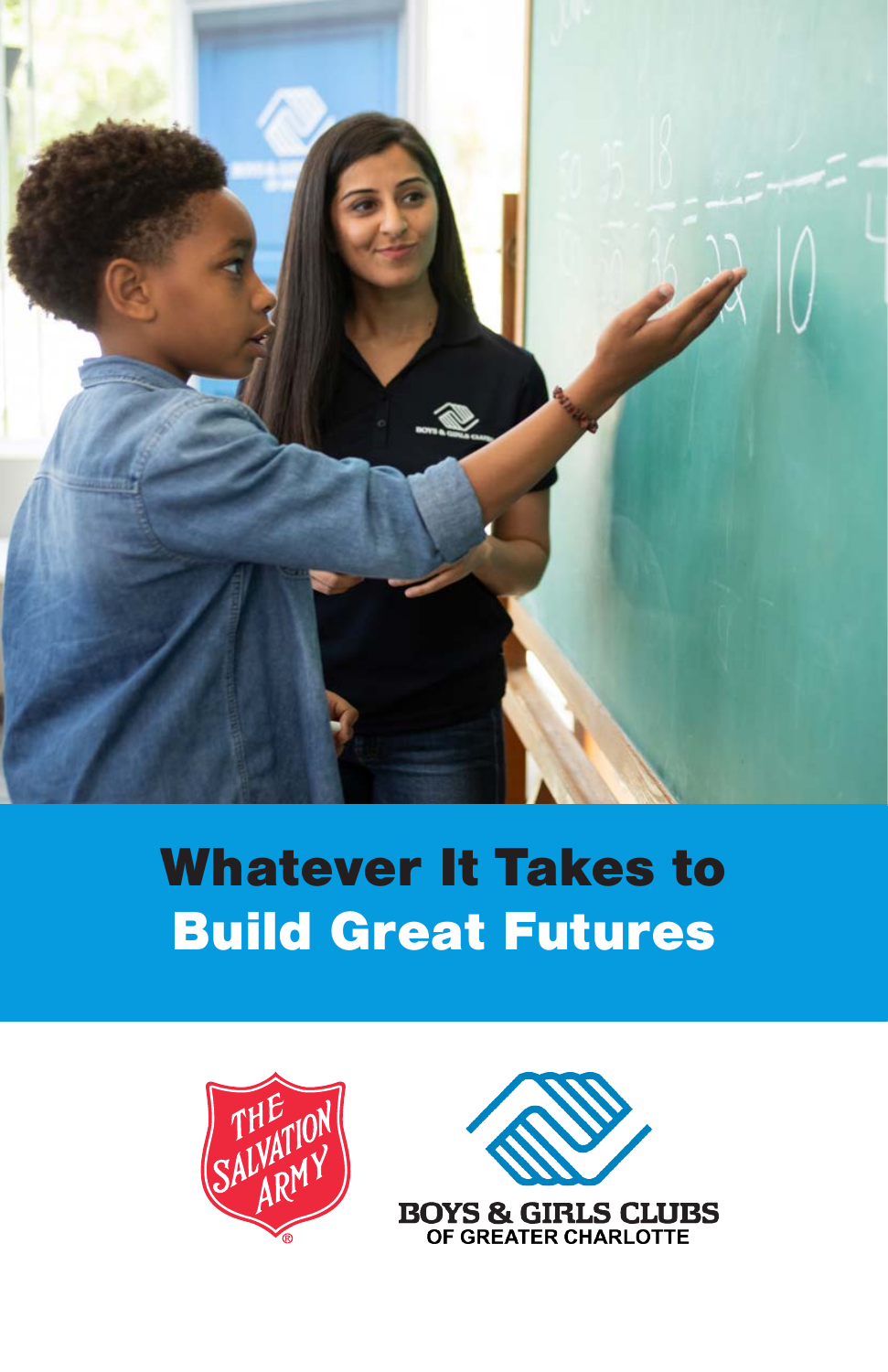# Our Mission

To enable all young people, especially those who need us most, to reach their full potential as responsible, caring, productive citizens.

## Our History

Through its Boys & Girls Clubs, The Salvation Army of Greater Charlotte has served children for more than 85 years, making it one of the most experienced and trusted providers of out-of-school-time programs for children in grades K–12 in Mecklenburg and Union counties. Parents have continued to rely on our Clubs not just because of the affordable membership cost, but also because they can trust the organization and the people.

 $O<sub>1</sub>$ 

Many of our Youth Development Professionals have made mentoring youth their life's work. Our history of service demonstrates our dedication to doing whatever it takes to help young people overcome challenges and achieve a great future.

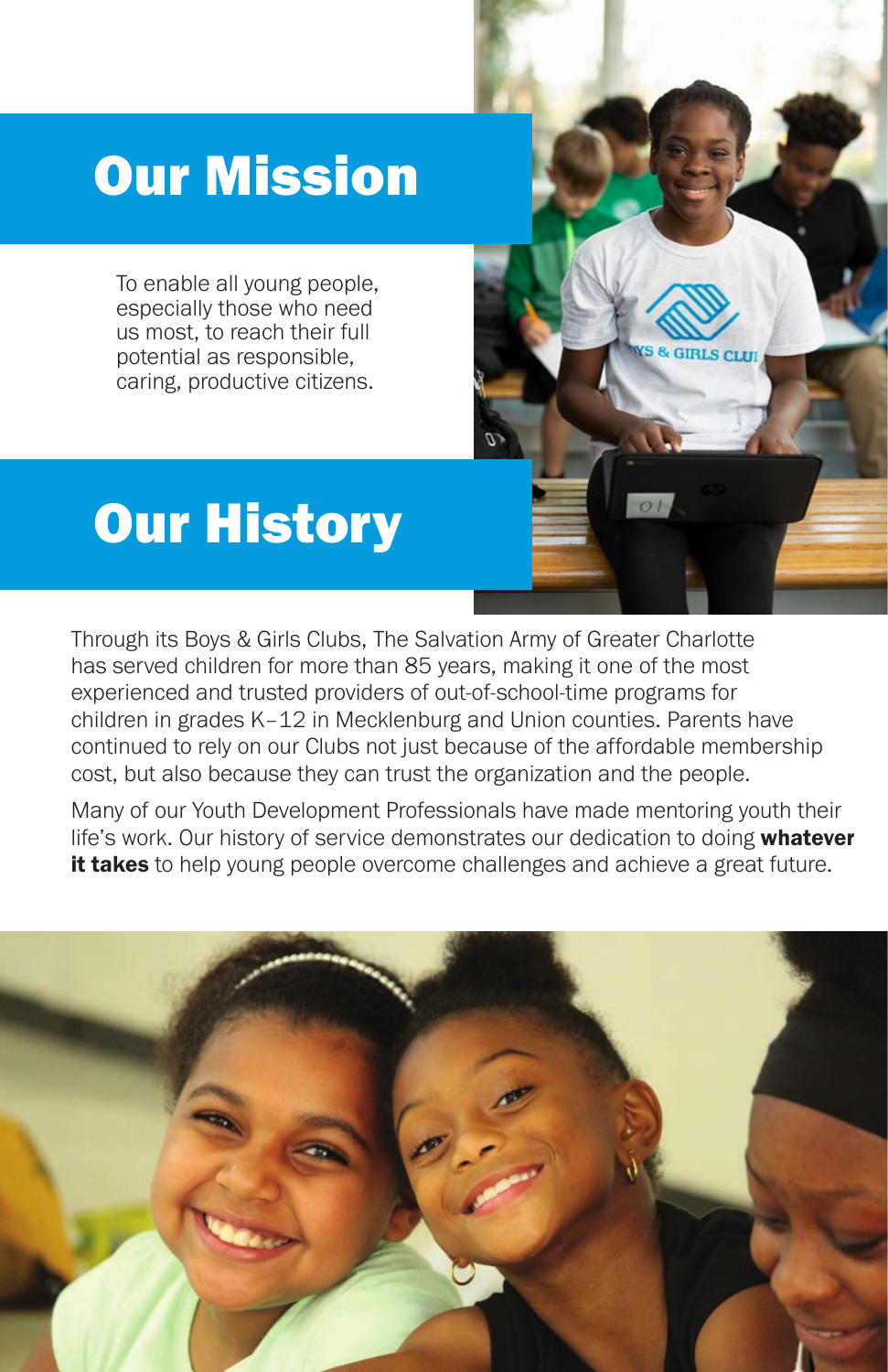## Our Goals & Programs

Our programs are designed to help children succeed in the following youth development areas:

- 1. Academic Success
- 2. Character & Citizenship
- 3. Healthy Lifestyles

#### Career Launch

Fun and interactive career preparation program for teens, preparing them for their first job, internships, summer employment and so much more!

#### Diplomas2Degrees

College readiness program to guide Club members as they work toward high school graduation and beyond.

#### Healthy Habits

Focuses on helping youth make choices that support healthy eating and physical wellness.

#### Junior Staff

Teens develop interpersonal skills, a strong work ethic, and a sense of community engagement while experiencing on-the-job Club work.

#### Money Matters

Promotes financial responsibility and independence among teen Club members by building their basic money management skills. Participants learn how to manage a checking account, budget, save, and invest and more.

#### Passport to Manhood

Promotes and teaches responsibility in Club boys ages 8–17.

#### Power Hour

Club members achieve academic success by receiving homework help, tutoring and high-yield learning activities so that they can become self-directed learners.

#### SMART Girls

A small-group health, fitness, prevention/education, and selfesteem enhancement program designed to meet the developmental needs of girls in three age groups.

#### SMART Moves

(Skills Mastery And Resistance Training) Designed to hone youths' decision-making and critical-thinking skills and teach them how to resist alcohol, tobacco, other drugs and premature sexual activity.

#### Street SMART

Gang, bullying and violence prevention curriculum with an emphasis on resiliency training for Club members ages 10–14.

#### Youth of the Month/Year

Boys & Girls Clubs of America's premier Club member recognition program. The journey to the top begins with local recognitions at all of our Clubs each month.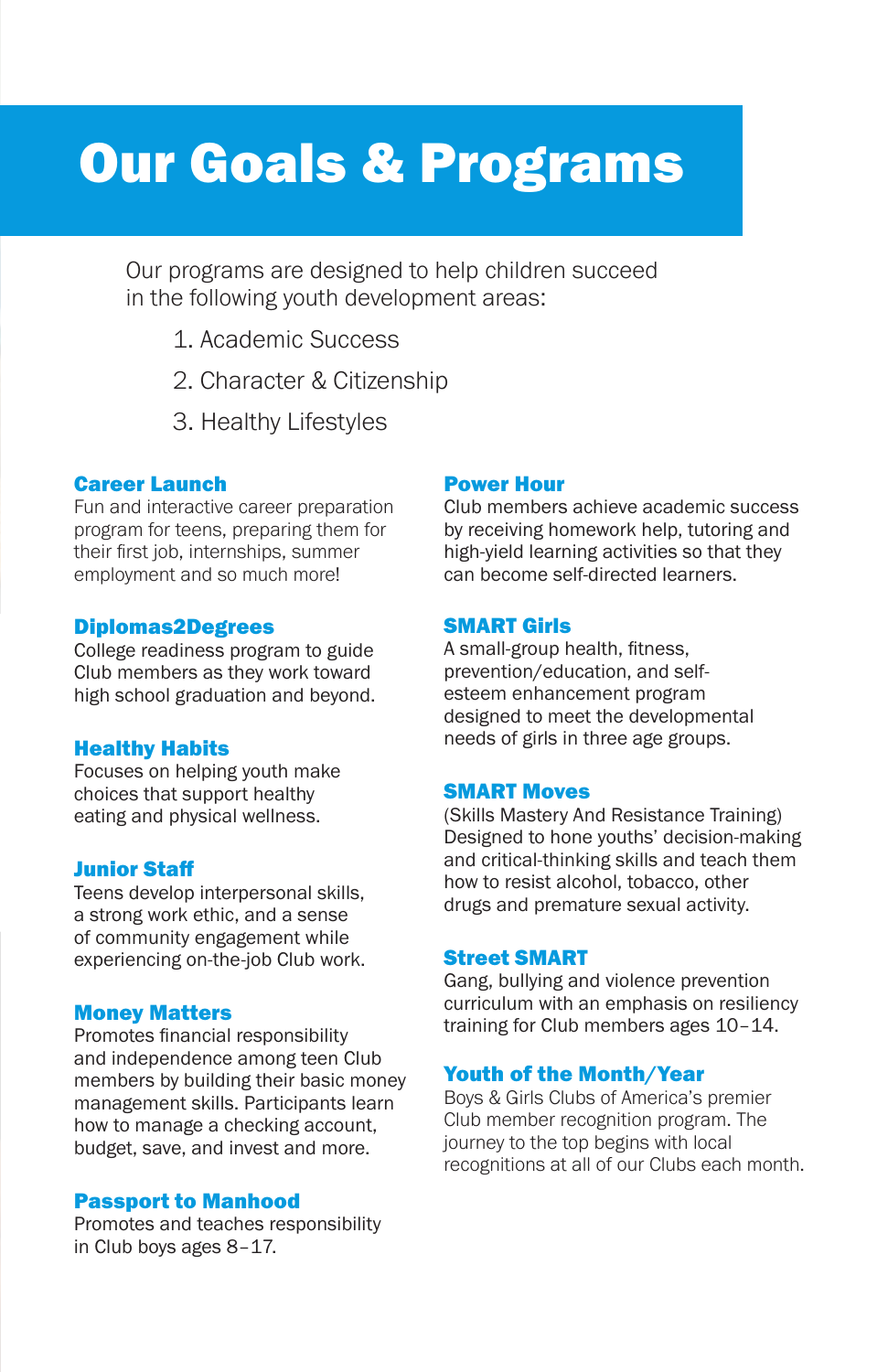

With most of our Clubs in close proximity to public housing, our programs are strategically located in neighborhoods with families who can benefit the most. Most of these Clubs are in communities whose median income is less than half of the county median. The point is this: our Clubs are located where we are most needed.

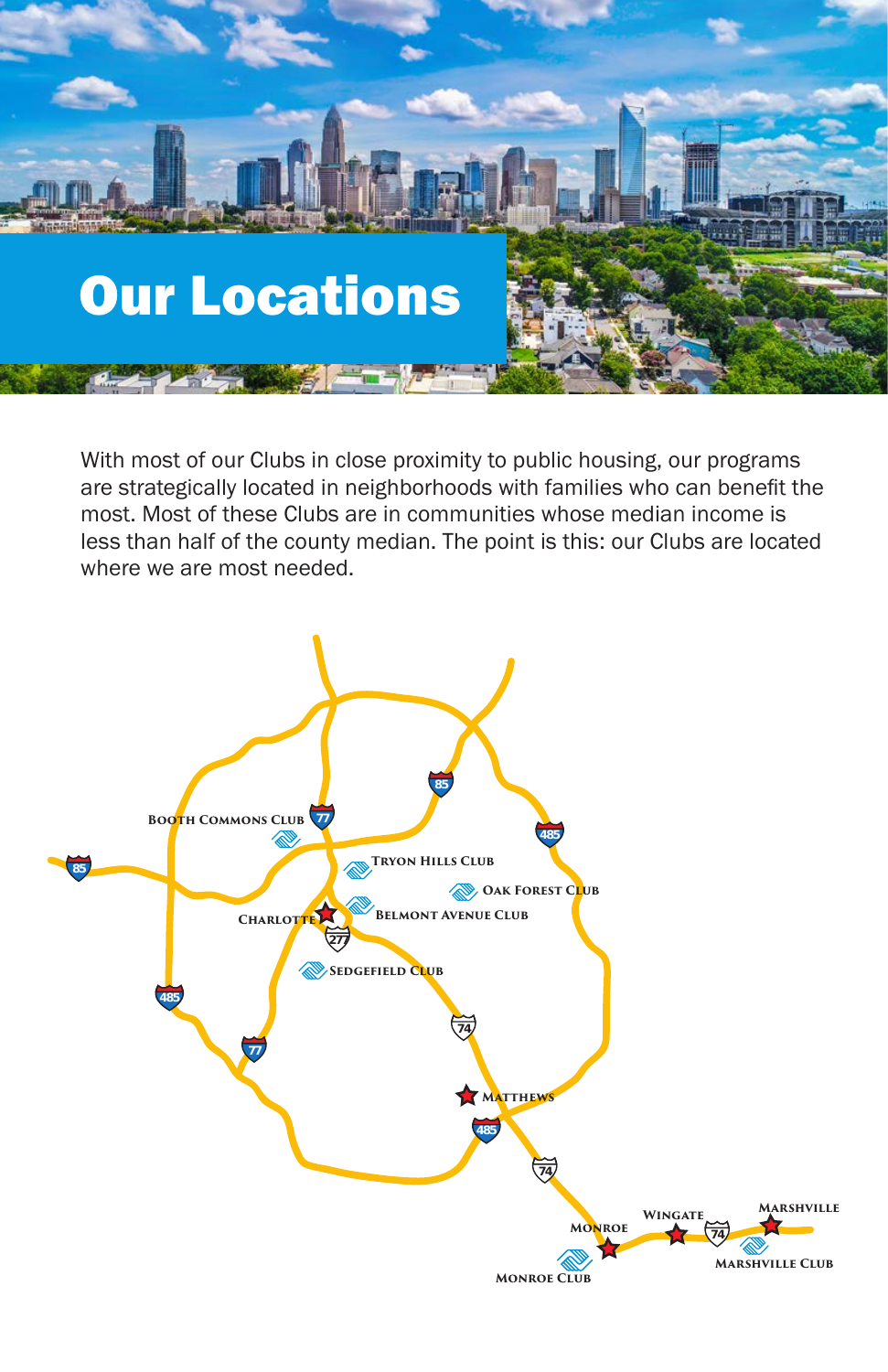# Our Members

*Numbers represent all 7 Clubs in Mecklenburg & Union counties.*

## Total Members

| 785 | Total members during |
|-----|----------------------|
|     | the 2020-21 year     |

### Gender & Ethnicity

| 49% | Boys                           |
|-----|--------------------------------|
| 48% | Girls                          |
| 3%  | Gender Unknown/<br>Unspecified |
| 62% | African-American               |
| 20% | Hispanic                       |
| 4%  | Biracial/multiracial           |
| 2%  | White                          |
| 1%  | Asian-American                 |
| 11% | Other/Unknown                  |

### Ages

| 33% | $5 - 9$   |
|-----|-----------|
| 33% | $10 - 12$ |
| 32% | $13 - 19$ |

### **Challenges**

| 69% | Qualify for free/reduced<br>lunch                               |
|-----|-----------------------------------------------------------------|
| 43% | Live in a single-parent<br>home                                 |
| 3%  | Currently experiencing<br>homelessness                          |
| 16% | Experienced bullying at<br>school or online in the<br>past year |

The majority of our members:

- Live in neighborhoods with higher crime rates
- Attend lower performing schools
- Live in communities with less opportunity, where the median household incomes are anywhere from 20% to as much as 65% less than that of rest of the county



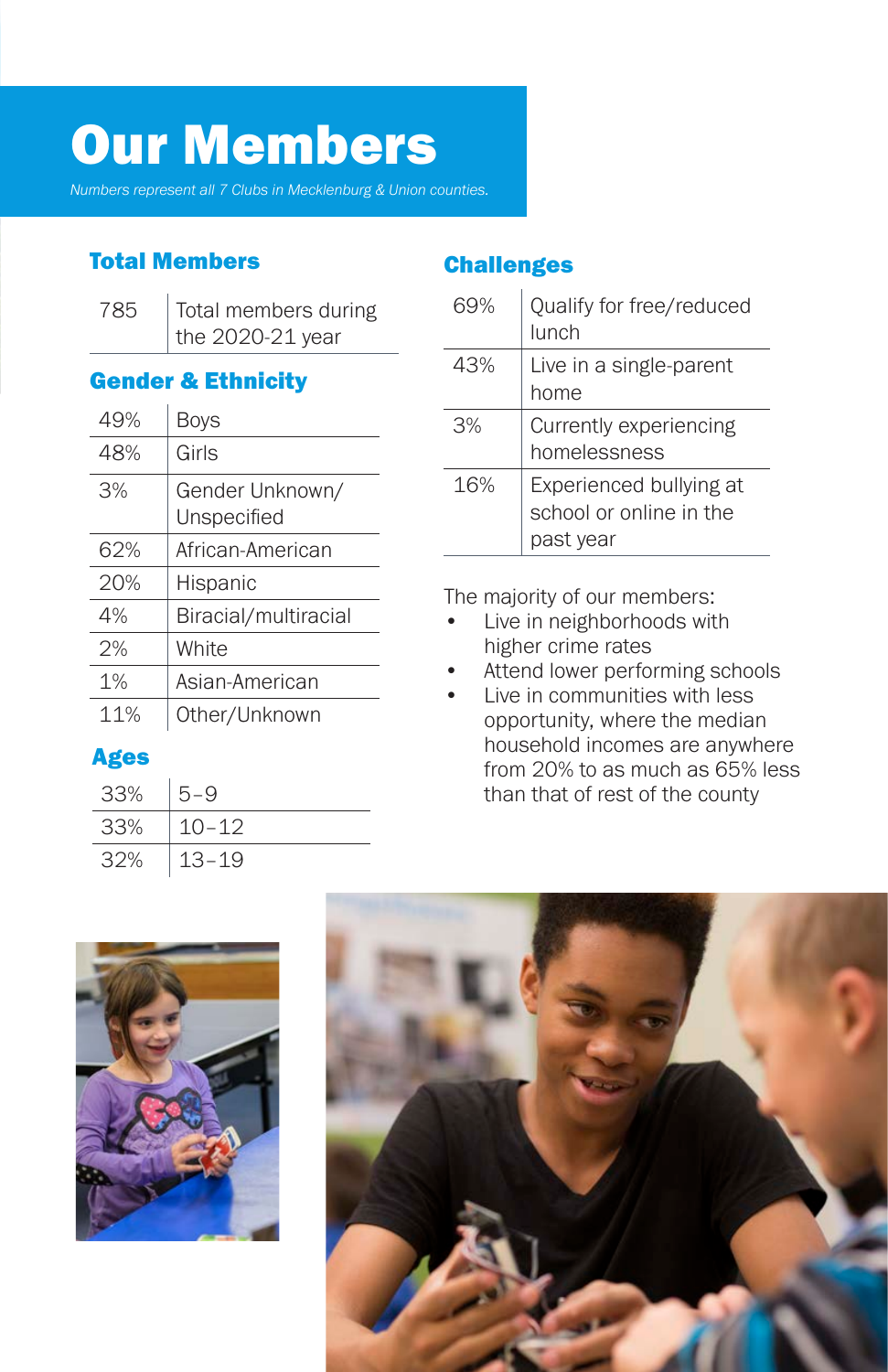## Our Impact



99%

*Feel acceptance and safety in being themselves at the Club*

77%

*Feel physically safer at the Club than spending time elsewhere in their community*

## 97% *Expect to graduate high school*

81%

*Expect to go to college or trade school* 89%

*Are on track and on grade level*

65% *Are physically active (60 minutes per day) at least 4 days a week*

*\*Stats from surveys of Charlotte Club members through the 2021 National Youth Outcomes Initiative.*

## Pandemic Response

The COVID-19 pandemic could not stop our mission to support kids in our community whether in person or online. At the beginning of the pandemic, our team quickly developed a virtual platform called *Club Connect* that featured beneficial Club programs, at-home arts and crafts projects, virtual field trips and DIY games. In May 2020, the Clubs safely reopened to carry kids through an emotionally traumatic summer of unrest across the nation. When school began again - online - the Clubs transitioned from afterschool programs to all-day programs, serving as virtual learning centers to help students complete their daily assignments, receive daily meals, emotional support and more. Today, our Clubs are safe havens for children and teens as they cope with the stress of the past two years.

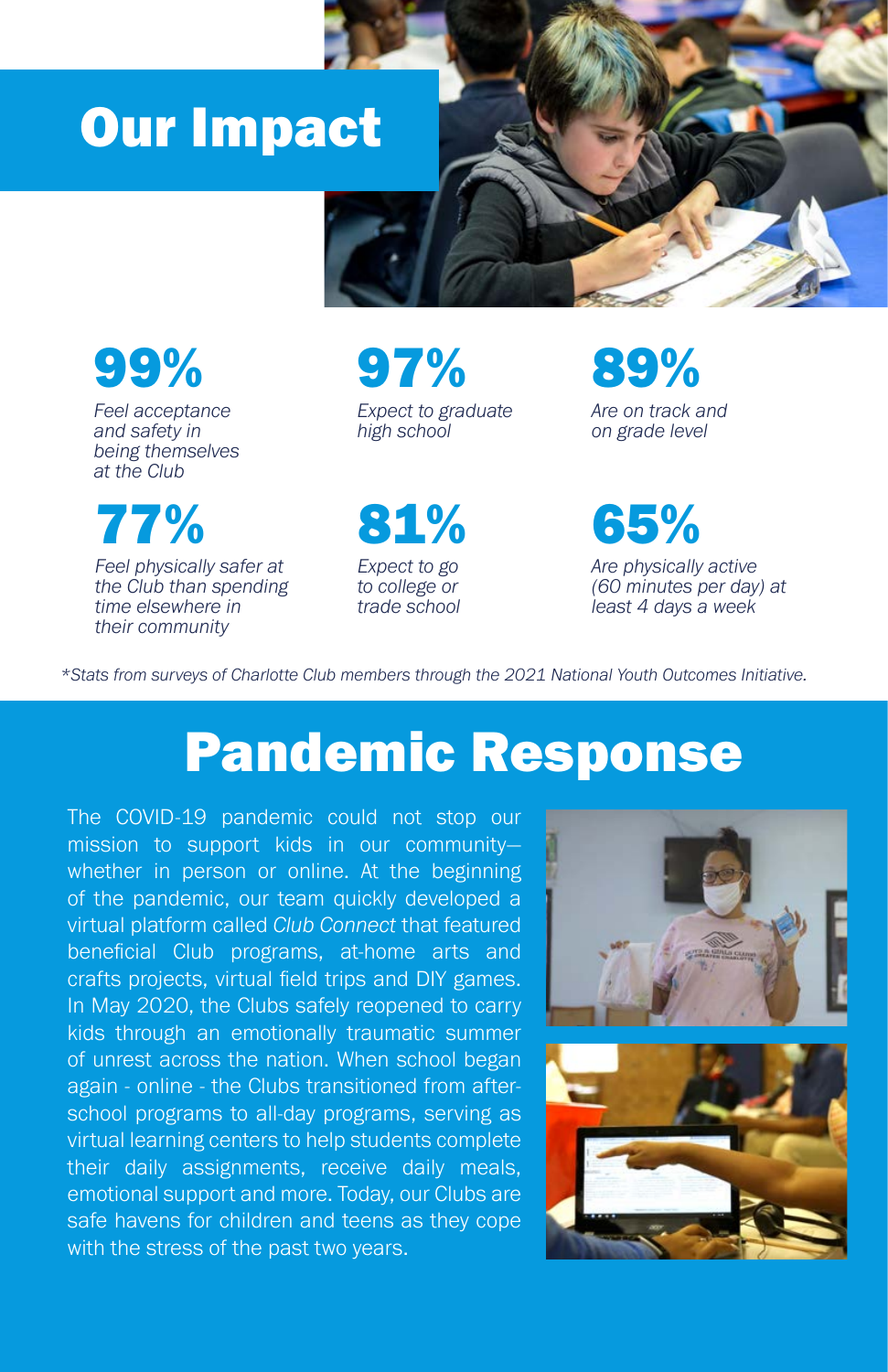A Personal Story

### From Cameron Chambers, 2020-21 Boys & Girls Clubs Youth of the Year

I want to share with you how the Boys & Girls Club has shaped me into becoming the best version of myself. So, what does "the best version of me" mean? Let me tell you about my journey.

My story started more than 10 years ago. At the time, I was shy and childish, but eventually, I broke out of that. Being at the Club was the time of my life, and it just got better through the years. I will admit, I wasn't the best kid, always getting into some type of trouble. But, that was before I was truly building character. There was a point in time when I had to ask myself important questions, such as "What kind of person do I want to be? Who should I become? What do I want to do?"

Once I started high school, I had to really consider these things. I was on a search for my own values and standards, and there was a period of time when I was just stuck. Over time, with the guidance of Club staff and the collaboration of the other kids around me, I found my answers.

I want to be successful in my own way. A lot of people view success differently. For me, I want to completely apply myself in everything I do. I will always seek a way to improve, which is one way to hold myself accountable.

Lastly, and this is something that should have seemed obvious to me, I want to do something that I wholeheartedly enjoy.

I've been blessed to have a close relationship with many great mentors, one of whom recently passed away. Before he passed away, he would always tell me, "You will have your own money one day when you focus on your career. The money will come easy. The enjoyment is something that can easily fade."

I took those words to heart the moment I heard them. I plan to work towards

having a profession that I take pleasure in and enjoy more than anything. I keep these words as my personal truth – something I will live by every day.

Now, as I go to college, I am more than ready. The Boys & Girls Club has provided an abundant amount of support and opportunities to get me there. I was able to obtain a level of confidence that allowed me to widen my interests with several different experiences, from school tours to participating in workshops, and even networking.

For example, through Code 2 Success program, I learned how to create my own website from scratch, giving me additional experience for the major I'm focusing on – computer science. Another example is the Youth Entrepreneur's Club, where we were given a topic and assigned to build our own business project. I was able to be collaborative, gain confidence and become self-driven – qualities I know will help me in my next phase of life.

When I first became a Boys & Girls Club member, I would have never thought it could broaden my horizons to such an extent and help me develop into what I have become.

So, what does the best version of me look like? You are looking at him – and I have the Boys & Girls Club to thank for that.

*Cameron now attends NC A&T University where he is majoring in computer science - a dream that was sparked at his Boys & Girls Club.*



вин

**BOYS & GIRLS CLUB** 

OF GREATER CHARLOTTE